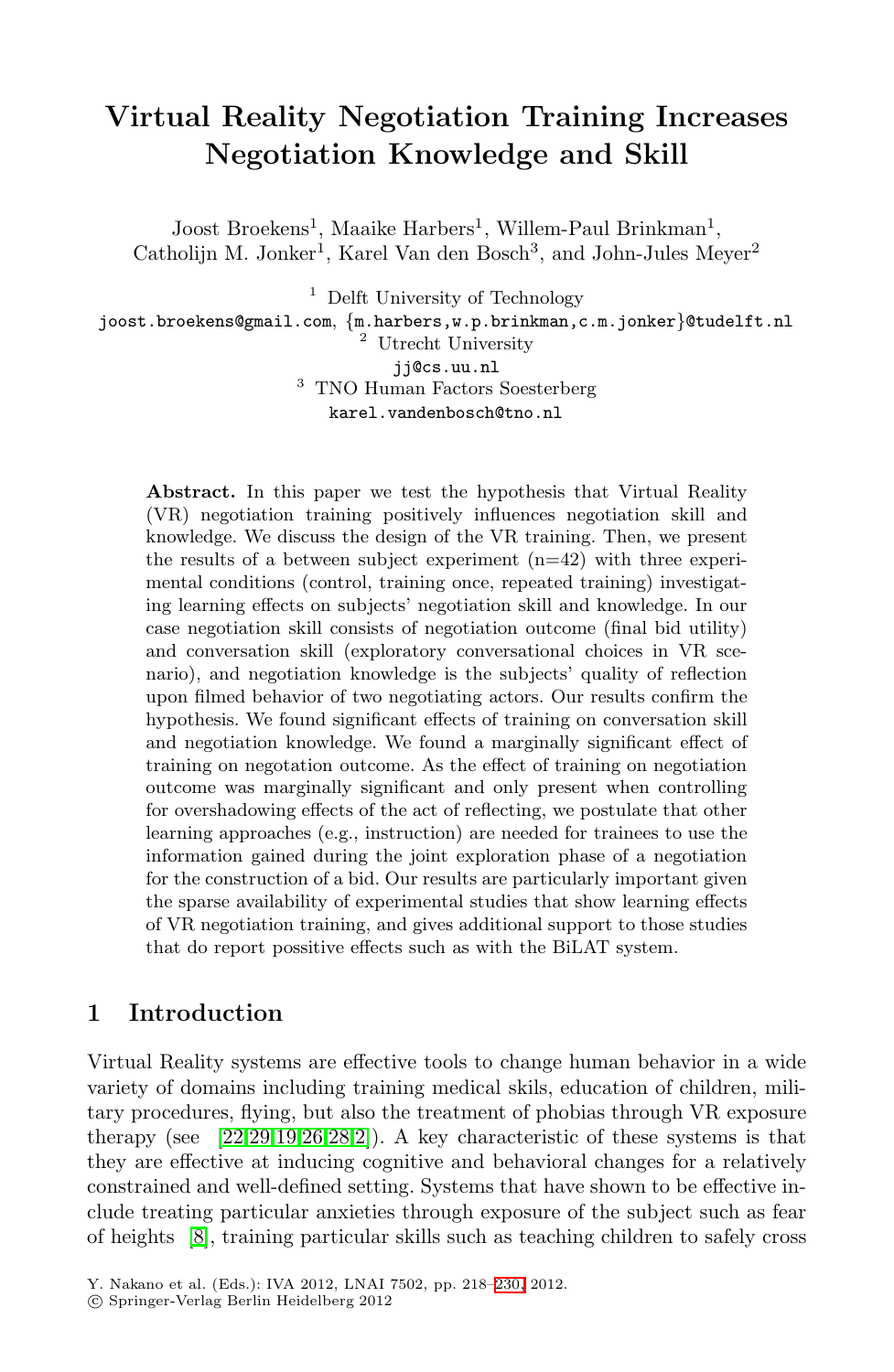a street [\[32\]](#page-12-2), a particular procedure such as emergency situtation triage [\[1\]](#page-10-2), or a particular sensory-motor skill such as a specific type of surgery [\[12\]](#page-11-4). More recently VR training has been proposed for ill-defined training tasks such as cultural understanding, persuasion, social skills and negotiation, usually in the form of a serious game [\[6,](#page-10-3)[25,](#page-11-5)[14,](#page-11-6)[30\]](#page-12-3). However, for these more complex, and often ill-defined tasks, it is difficult to develop the right simulation content, storyline, interactions, and outcome measures [\[14\]](#page-11-6). As a result of these difficulties and the novelty of the field, there is only sparse evidence of such VR systems showing measureable learning effects, a point explicitly made in [\[30\]](#page-12-3).

We focus on negotiation support systems for novice negotiators and within that context aimed to develop a VR negotiation training. Only several accounts exist of experimentally verified learning effects of VR negotiation training [\[20](#page-11-7)[,7\]](#page-10-4), and with the same system (i.e., BiLAT, [\[18\]](#page-11-8)). It is therefore important to investigate learning effects targeted at the same phenomenon (i.e., negotiation knowledge and skills) with a different system, because positive results could easily be tied to the specific choices of a system with respect to domain, implementation, and content. In this paper we present an experiment with a virtual training system for negotiation that has been carefully constructed, involving a virtual agent that is able to express emotions and explain its behavior. VR negotiation training is in essence a role play between a human and a virtual human, as often used in traditional negotiation training. Therefore, the use of intelligent virtual agents equipped with human-like capabilities such as emotion and explanation is a logical choice. This paper addresses two topics. First it describes in detail the design of the system, so that choices and assumptions are made explicit. Second, we present results of an experiment investigating learning effects of the training on negotiation skill and knowledge. In our case negotiation skill consists of an outcome measure and a process measure; i.e., negotiation outcome and conversation skill. We define negotiation outcome as the utility of the final bid proposed by the subject. We define conversation skill as the number of times a subject selects responses that open the conversation towards finding underlying concerns minus the number of times a subject selects responses directing the conversation towards a premature ending. In our scenario, opening responses are responses that are polite, show interest in the other and ask for underlying interests instead of prematurely fix issues. We define negotiation knowledge as the subjects' quality of reflection upon the filmed behavior of two negotiating actors. Negotiation skill in our experiment thus measures in-game non-transferred skills as displayed in the actual negotiation behavior of subjects while playing the VR scenario. Negotiation knowledge measures implicit knowledge transferred from the VR training to the analysis of negotiation behavior of others.

In section 2 we provide background on negotiation and distill the requirements for our negotiation training. In section 3 we discuss the design of VR negotiation training in detail. In section 4 we present the experimental setup and results. Section 5 presents a more general discussion.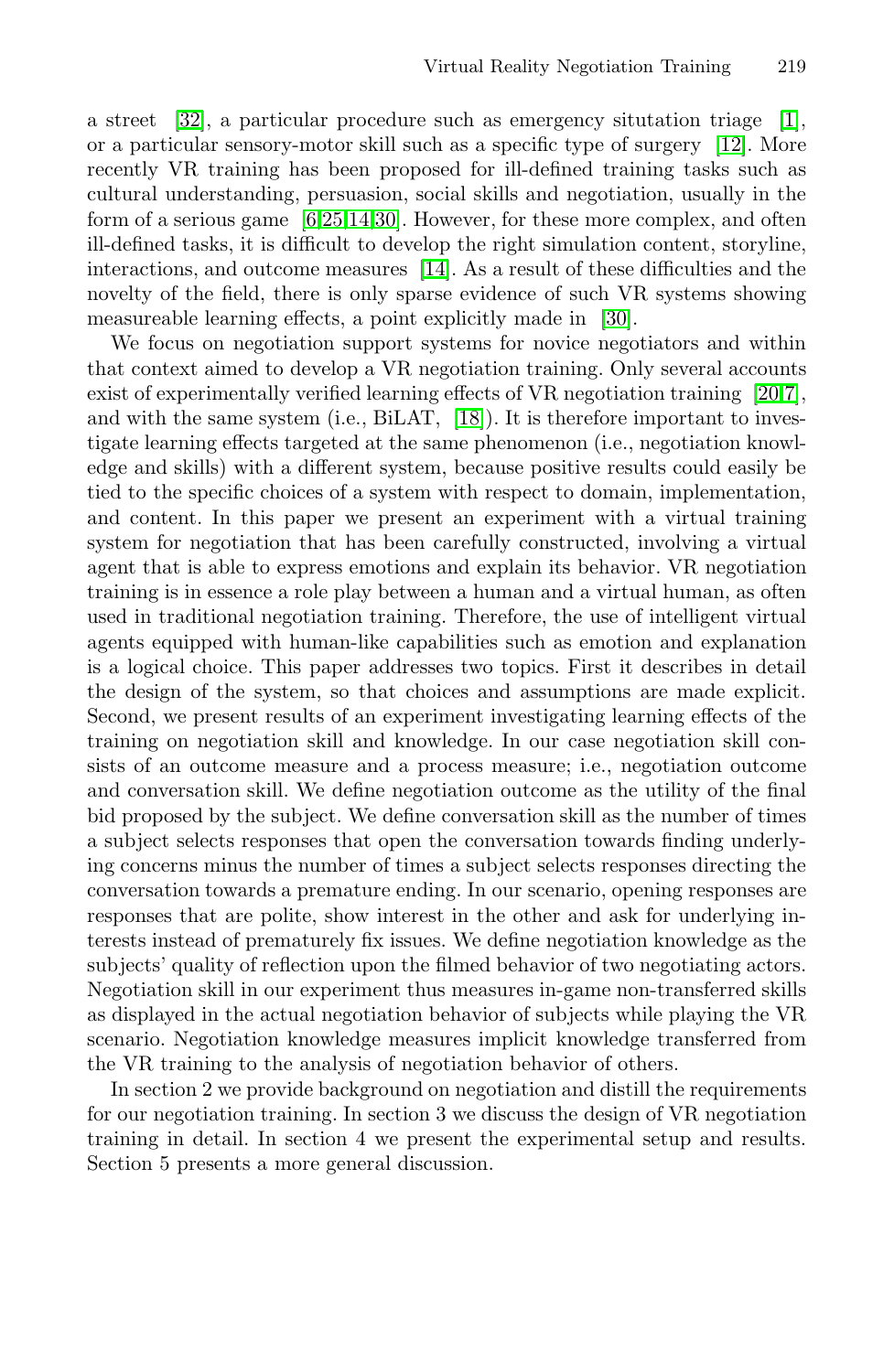### **2 VR Training Requirements**

The naive view on a negotiation is that it is a single task aimed at claiming the highest outcome value by bargaining the best price for a particular good. This naive view on negotiation has several important shortcomings resulting in a difficulty to reach a win-win outcome  $[10,27,31]$  $[10,27,31]$  $[10,27,31]$ . A win-win outcome is an agreed-upon bid that is optimal in terms of overall outcome value for both sides of the negotiation. First, the naive view focusses on a single issue, i.e., money, while any meaningful negotiation involves multiple issues, relationships, and emotions. Second, it focusses mainly on the bidding process and approaches bidding as bargaining (e.g., about price). This hinders getting a good overview of all issues that play a role in the negotiation and thus limits the possibility to place interesting bids that are good for both sides. Third, and related to the previous, it does not emphasize the different phases in a negotiation process. Any negotiation can be separated into at least four phases: preparation, joint exploration, bidding and closing (see, e.g., [\[15\]](#page-11-11)). The preparation takes place before the negotiation partners meet, and involves the collection of information about one's own and the partner's desires. In the exploration phase, the negotiation partners start to explore each others' wishes. Subsequently, in the bidding phase the negotiation partners exchange actual bids, and in the closing phase the partners leave each other with or without an agreement, make plans for further negotiation, renegotiation, and make sure the relationship is well-managed.

A more realistic view on negotiation is thus that it is a four step process involving the exploration of issue preferences of and by the different parties in the negotiation in order to be able to get closure on a deal that has value for all parties and will be respected afterwards. Although such a process seems overkill for simple day-to-day negotiations it is not [\[32\]](#page-12-2). Even the distribution of household tasks among couples is a multi-issue negotiation including issues such as doing the dishes, putting the kids to bed, cooking, and doing finances and taxes. Partners have preferences for or against doing these tasks and usually figure out a win-win bid that honors these preferences. These bids are renegotiable each day, and often *are* being renegotiated. The bids are complete bids (I don't feel like doing the dishes, but I don't mind putting the kids to bed, etc.) and not based on single issue bargaining. When getting home from work one usually has preferences about the different tasks and in fact privately prepares the negotation. Then in a short exploration phase the different issues and preferences are explored (I don't feel like doing X today, I don't mind Y, you don't mind X?, etc.). Several bids are exchanged, a deal is made and should be honored (no-one will get away in the long run with not honouring the fact that you said you would do the dishes but then simply decide not to). In fact these simple negotiations are perfect examples of negotiations in separate phases, and show the shortcomings of the naive view on negotiation: you rarely bargain about a single household issue and then think it is fair to claim as much value (as little work) as possible.

The example also highlights the importance of ensuring a good relationship. Most negotiations involve a relation between the two negotiation partners. Even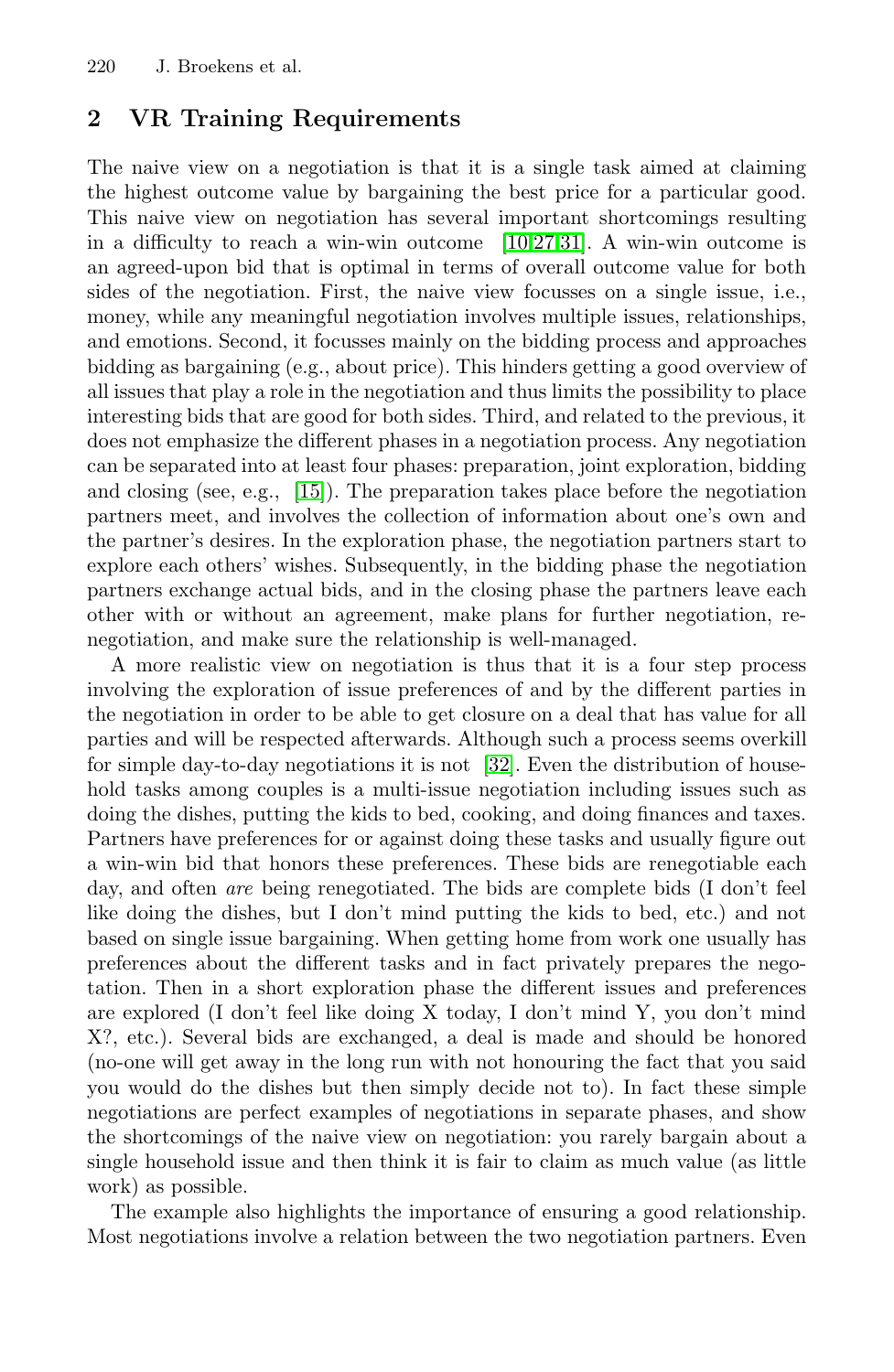after buying a car a relationship follows, albeit a very limited one (service agreement). This brings us to an important element in negotiation: emotion. Emotions play a role before, during and after a negotiation. People have preferences about issues that are in essence affective attitudes. People have an opinion about negotiation in general and about having to enter one in particular. People experience emotions during negotiations, and use emotions strategically. As such, it is critical to address and be aware of your own and the other side's emotions in a negotiation [\[9\]](#page-10-5), and the importance of emotion in negotiation has been experimentally shown in a large number of psychological studies (for review [\[4\]](#page-10-6)).

An often-made mistake by novice negotiators in the joint exploration phase is to only explore each others' preferences on issues, e.g. the height of a salary, and forget to ask about the other's interests, e.g. the need of enough money to pay the mortgage. It is important to learn that by exploring someone's interests, alternative solutions can be found that are profitable for both partners, e.g. a lower monthly salary but with a yearly bonus. This mistake was confirmed by a diary study we performed as a preparation for the development of the virtual reality scenario. The study involved 8 subjects who were asked to keep track of their negotiation for a new job or a new house. Subjects often reported about issues, but rarely reported how these issues were derived from one's own underlying interests, let alone the interests of the other party.

These case studies and theoretical analysis have been the basis for the requirements of our negotiation training. First, trainees must follow a phase-based negotiation, with a clear separation between exploration and bidding. Second, emotions play an important role during the negotiation training. Third, the training should focus on investigating underlying concerns, rather than issues.

# **3 VR Training Design**

The main training goal is to make people realize the importance of, and get skilled at, investigating issues and interests (underlying concerns). The training involves a negotiation about terms of employment and involves a human player in the role of an employer and a virtual agent playing the future employee. It has two negotiation phases: the joint exploration phase and the bidding phase. The trainee can interact with the agent by selecting a conversational response from a multiple choice selection (Figure [1\)](#page-4-0). Choices influence the course of the scenario as explained below. The scenario is represented as a conversation tree with branches that can be conditionally activated or deactivated based on previous choices. Total playtime averages around 10 minutes, and the tree consists of about 150 sentence nodes. The virtual agent communicates in natural speech, pre-recorded by a professional voice actor. Beforehand, the virtual training and scenario were reviewed and approved by a professional negotiator.

In more detail, the training scenario focuses on the exploration phase in which the trainee and the character explore each others' standpoints concerning topics such as monetary gain and commute time. A total of four topics are explored in a fixed sequence. Throughout the scenario the trainee can make subtle conversational choices approaching the topic either from an underlying interest point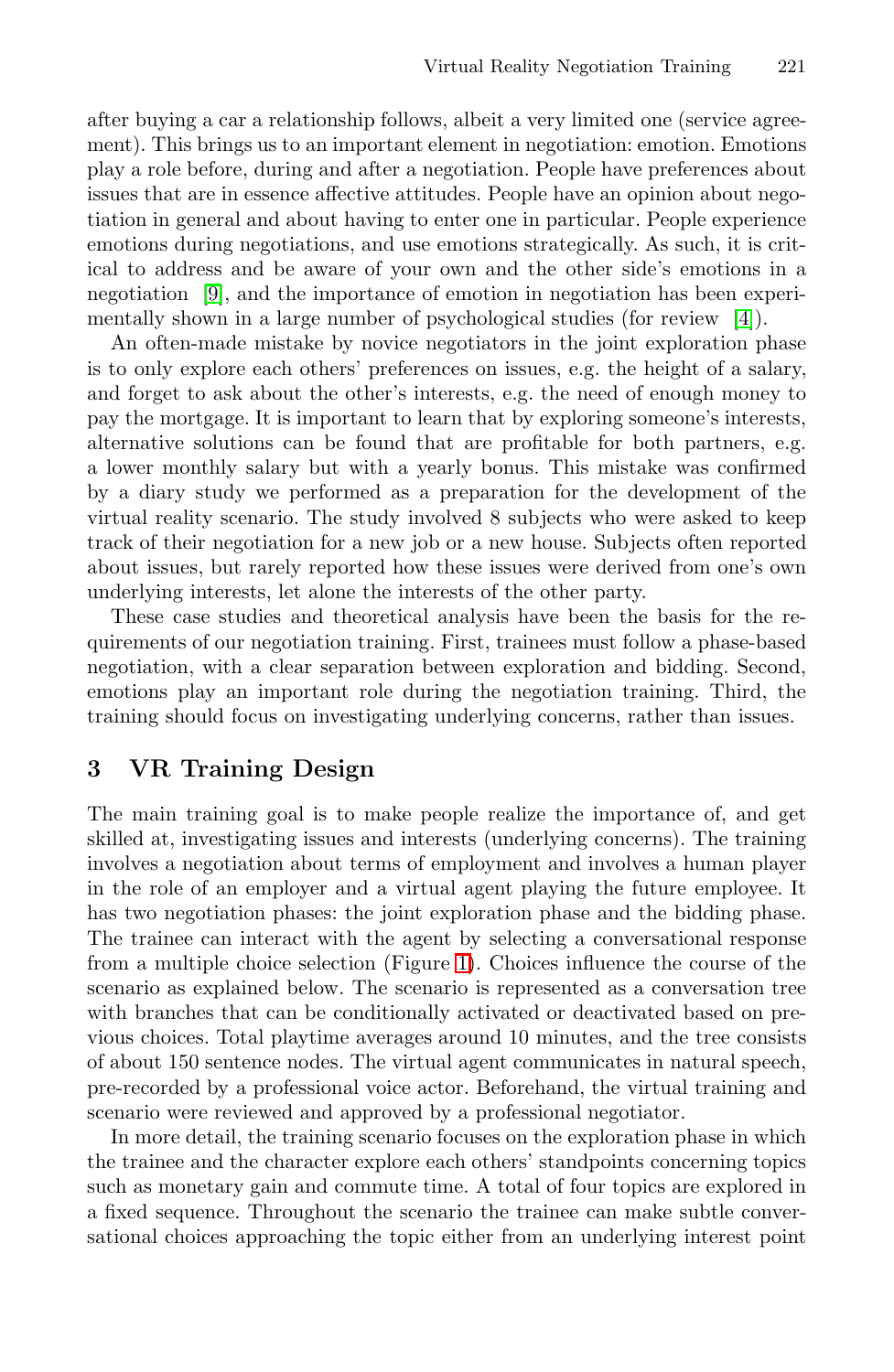

<span id="page-4-0"></span>**Fig. 1.** The negotiation training showing two conversational options, the Virtual Character and the explanation as a thought bubble (left). Emotional expressions (right).

of view or an issue point of view. Conversational choices that approach the topic based on underlying interests will eventually broaden the range of issues that can be used to resolve a conflict. The mechanism is the same for all four topics. Interest-based exploration will trigger the Virtual Character (VC) to introduce a non-distributive issue to resolve a conflict around a distributive issue for a particular topic. Values for a distributive issue are positively related to the utility for one negotiator but negatively to the utility for the other (if one wins, the other looses), while values of a non-distributive issue have the same relation to the utility of both negotiators (both win or loose together). For example, if the trainee keeps asking about why the virtual character (the future employee) needs a particular salary, eventually the VC will tell the trainee that he is planning a world trip in one year (interest) and needs to have a certain amount of money for this, but that it is also possible to get this money as an end-of-year presentation-based bonus instead of a fixed salary. This should be acceptable to the trainee as this limits the financial risk of hiring personnel and gives incentive to the employee to work hard (the trainee is told in the role description that he/she owns a startup and hence risk and motivated personnel is an important thing to manage). The end-of-year bonus is a non-distributive issue that can be used to replace the distributive issue salary. All interests and issues used in the scenario are based on the diary studies.

When all four topics in the exploration phases have been explored, the trainee constructs one complete bid based on the issues that have been found during the exploration phase. This bid typically consists of distributive and nondistrubutive issues as found through conversation with the VC. For each topic the trainee has three options, two are always available, the third has to be 'unlocked' by exploring the agent's interests in the exploration phase as explained above.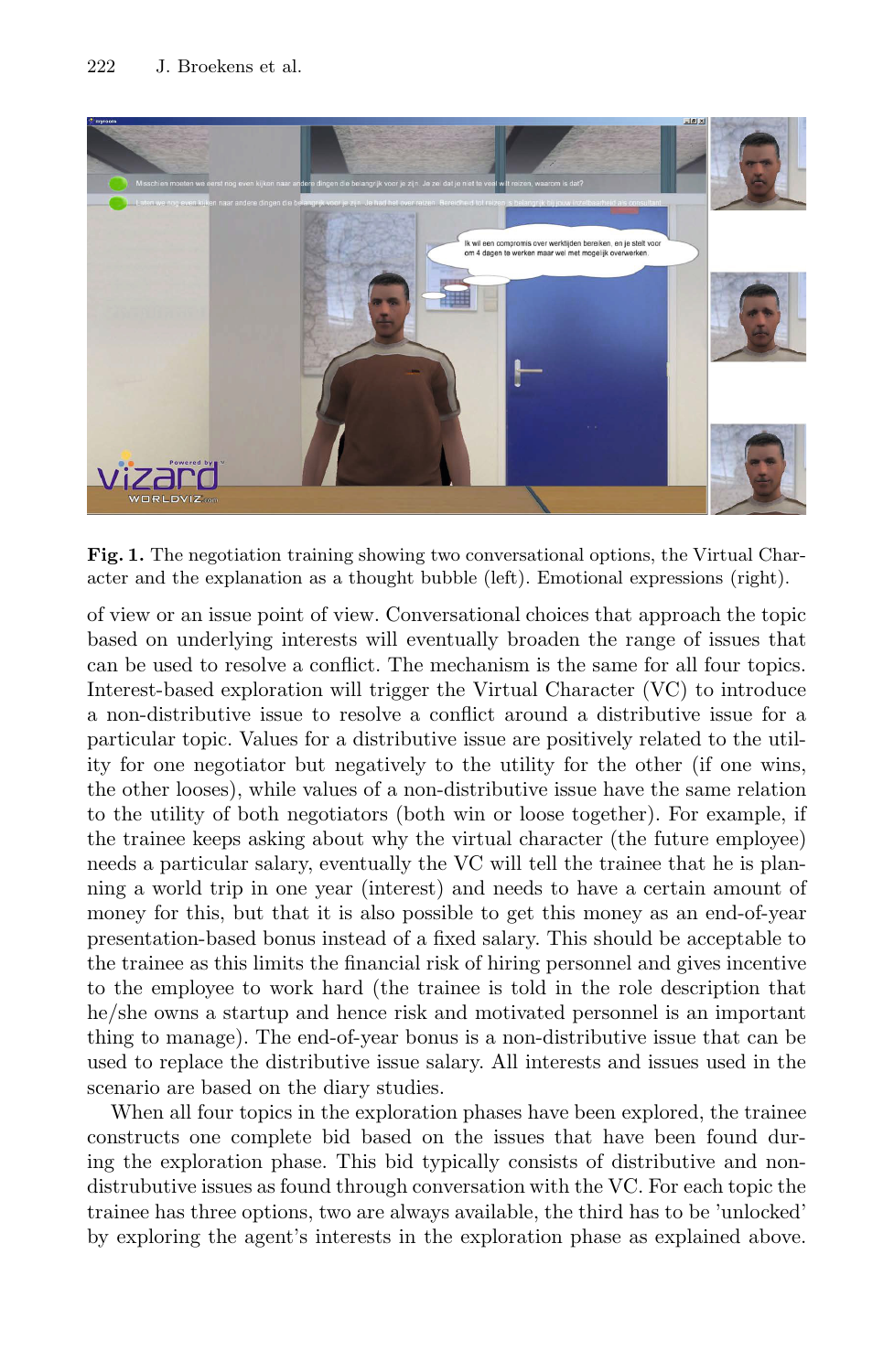The first option is the value for the distributive issue according to the trainee's original standpoint (hardliner). The second option is a compromise value for that issue, in between the trainee's and VC's standpoint. The third option is a winwin value for the non-distributive issue. The utility of the bid is scored as follows. For each non-distributive issue used in the bid the utility gain equals 2. For each compromise on a distributive issue the utility gain equals 1. For each hardliner value, the utility gain equals 0. This means that the utility ranges between 0 and 8 (4 topics in total). A win-win agreement is defined as a utility*>*6, no agreement is defined as a utility*<*3. Other values involve compromise agreements. As a result, only subsequent finding and use of the non-distributive issue in constructing the bid can lead to a win-win solution with a high utility, reflecting the fact that the bid must be good for both parties.

To enhance the realism of the virtual training, and to emphasize the importance of emotions during the negotiation process, the VC facially expresses three basic emotions as feedback to the trainee's selected response option: happiness, sadness and anger. These expressions have been evaluated beforehand in a separate study  $(n=19)$  and showed to be uniquely identifiable [\[5\]](#page-10-7). These three emotions have been chosen because of their meaning for giving feedback to a conversation partner. Happiness signals a - for the virtual character - potentially positive outcome of a chosen option (i.e., happyness is the VC's reaction to a trainees selection of a response that opens up the conversation towards underlying concerns), sadness signals a potentially bad outcome (i.e., expressed when the trainee selects a response that steers away from underlying concerns), while anger signals an actual bad outcome (i.e., a reaction to the trainee selecting a response that eliminates the possibility to use a non-distributive issue in the final bid). This meaning is compatible with a goal-based intrerpretation of emotions as in cognitive appraisal theory [\[24\]](#page-11-12), as well as operant conditioning where positive (social) feedback is given to reinforce behavior and negative (social) feedback is given to discourage behavior.

Because understanding of the other side's preferences is an important shortcoming of novice negotiators (see above), we support trainees in their learning by making the negotiation agent (the VC) able to explain its own behavior. Explanations about agent behavior aim to help trainees to better understand played training sessions and learn from them, see e.g. [\[16](#page-11-13)[,33,](#page-12-5)[11\]](#page-11-14). The explanations in this system are based on our previous work on the development of explainable BDI agents for virtual training [\[13\]](#page-11-15). The approach is based on folk psychology, i.e. the way people think that they think. Namely, humans explain and understand their own and others' behavior in terms of its underlying desires, goals, beliefs, intentions and the like [\[17](#page-11-16)[,21\]](#page-11-17). In earlier work, we explored which explanation types people prefer in which situation (e.g. belief or goal-based explanations) [\[3\]](#page-10-8), and proposed guidelines for the explanation of agent behavior [\[13\]](#page-11-15). These guidelines have been used to develop the explanations for the training. The explanations are offered in the form of thought clouds (see Figure [1\)](#page-4-0) to offer explanations at the time they are most relevant, but without disturbing the flow of the scenario.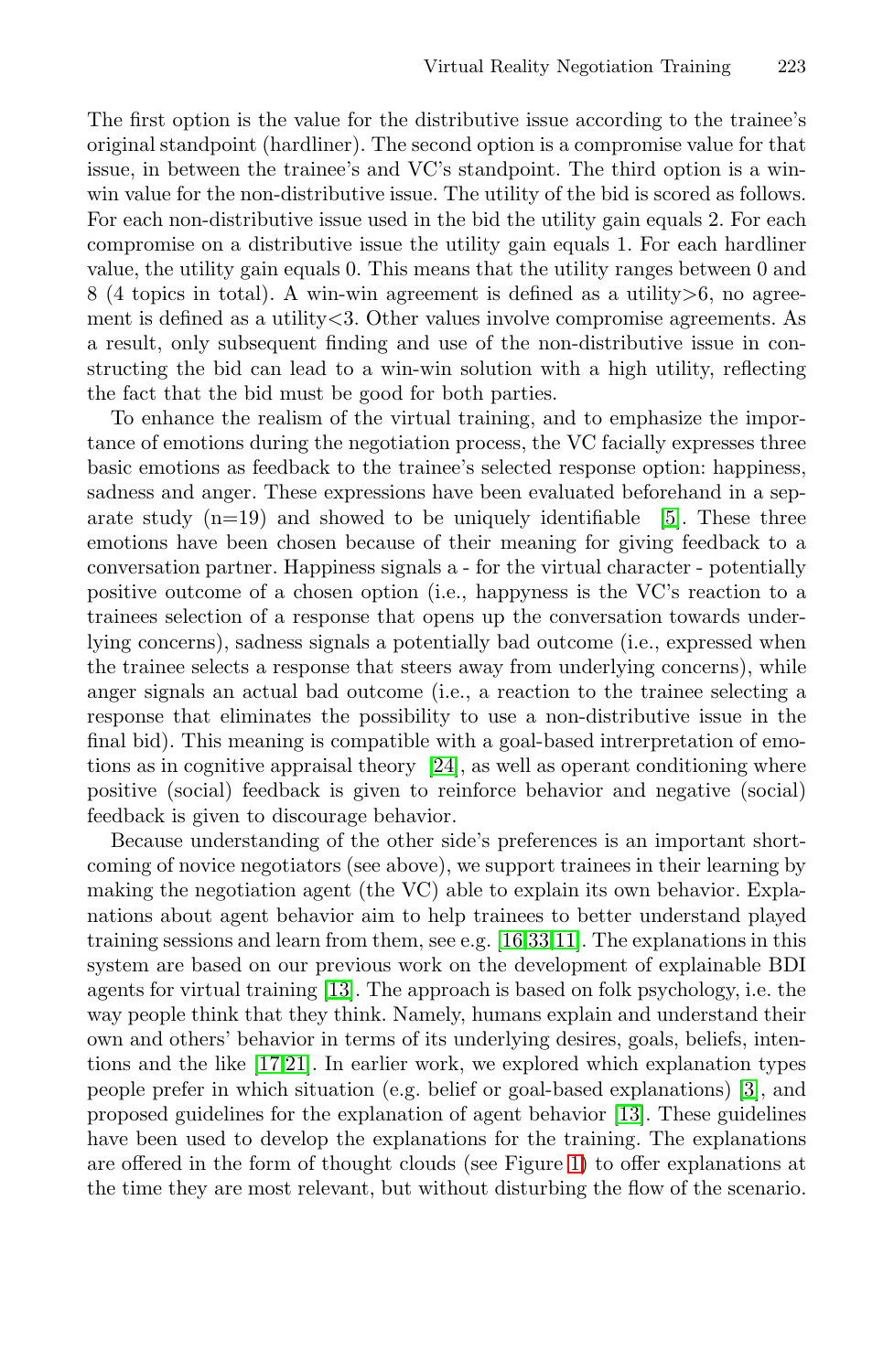# **4 Experiment**

To evaluate training effects of the negotiation training, we have conducted an experiment. Our main hypothesis was that VR negotiation training improves negotiation knowledge and skills. We now detail the experimental design, protocol, subject sample and materials.

#### **4.1 Method**

We performed a standard between-subject experiment with three conditions. In the *control* condition subjects did not perform a VR training session prior to collecting effect measures. In the *single* session condition subjects performed one VR training session. In the *repeated* condition subjects performed 5 sessions. As preliminary studies with smaller number of subjects and only a single training session did not show learning effects, the repeated condition was added to make sure subjects had enough training. One training session took approximately 10 minutes. Table [2](#page-8-0) shows the experimental protocol schematically.

First, all subjects rated their daily life self-reported negotiation skill, negotiation liking, negotiation frequency, and negotiation perseverance when negotiating. Ratings were on a 5-point Likert scale. As Cronbach's alpha for the four items was acceptable (alpha=0.71), the four items were integrated into one construct measuring self-reported *negotiation tendency*. This tendency to negotiate thus consists of self-reported doing, liking, skill and perseverance in negotiation.

Second, the subjects in the single session and repeated conditions performed the VR negotiation training with explanations and emotions in an office setting behind a standard desktop pc wearing headphones. Subjects in the single session condition were asked to play as well as possible. Subjects in the repeated condition were asked to explore the training in the first four sessions but to play as well as possible in the 5th session. We recorded final negotation outcome and conversation skill for both conditions. Subjects in the control condition did nothing but continued immediately with the next step in the protocol.

Third, we presented each subject with 5 pre-recorded scenes showing a similar job negotiation acted by two actors. Beforehand, the scenes had been judged plausible by a professional negotiator. We asked subjects to take the role of advisor for the employer and write a reflection upon these scenes in an open response format. Subjects were asked to answer two questions per scene: What just happened in the scene? And, what is your advice for the employer? After the experiment two independent raters rated the quality of the reflection for each subject based on the following coding scheme that identifies knowledge and understanding of negotiation:

- **–** The advisor proposes to ask for the underlying reason for the employee's preference for part-time work (scene 1).
- **–** In case of an impasse, the advisor proposes to broaden the negotiation by explicitly mentioning new issues or interests (scene 2, 3).
- **–** The advisor proposes a clear closure of the negotiation (scene 4).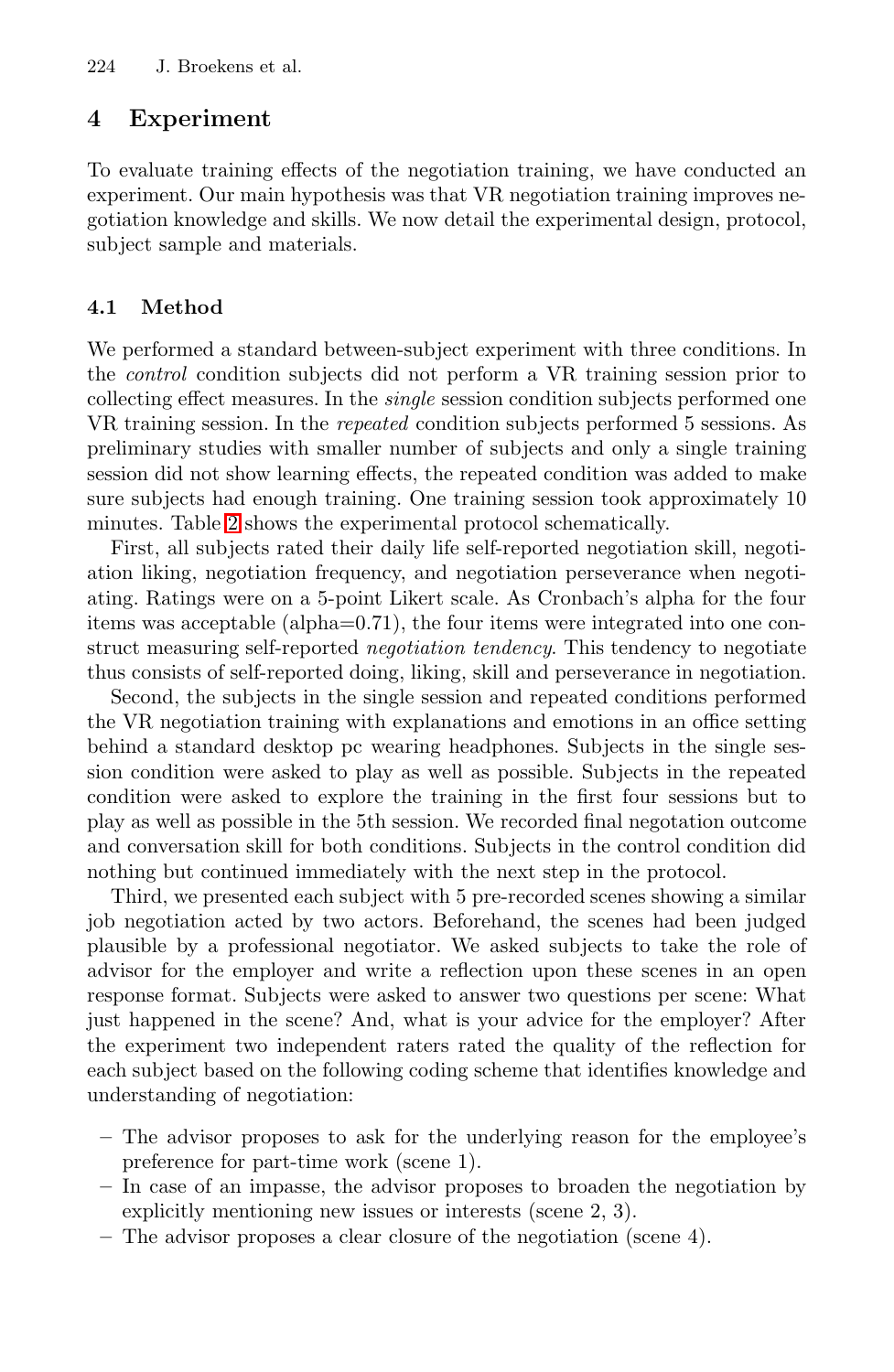- **–** The advisor assumes negotiation partners are equal: there are no signs of hierarchy, single-sided dependency, dominance or a 'battle for points'.
- **–** The advisor stresses the importance of a good atmosphere.

For each item 1 point could be gained, effectively creating a 6 point scale (1-6). As the inter-rater reliability between the two raters was excellent (Cronbach's alpha=0.91) we combined the independent ratings, resulting in one rating per subject. This rating of reflection quality is our measure of *negotiation knowledge*.

Finally, all subjects performed a test in which they played the VR negotiation scenario again. We recorded negotiation outcome and conversation skill. Subjects were again asked to play as well as possible.<sup>[1](#page-7-0)</sup>

Subjects (mean  $age=24.7$ ,  $std=4.5$ ) were recruited of two different universities, and were gender balanced accross conditions, resulting in 7 males and 7 females in each condition totalling 42 subjects, 14 in each condition. Assigment to the conditions was random. The conditions did not differ significantly in age  $(ANOVA F(2, 39)=2.241, p=0.120)$ , nor in self-reported negotiation tendency  $(ANOVA F(2, 39)=1.585, p=0.218).$ 

#### **4.2 Main Results**

To investigate if VR training increases negotiation skill and knowledge, we performed a multivariate ANOVA with training condition as independent variable and test conversation skill, test negotiation outcome and negotiation knowl-edge as outcome measures.<sup>[2](#page-7-1)</sup>. We found a significant effect of training (Wilks' Lambda  $F(6, 74)=2.668$ ,  $p=0.021$ ). In detail we found a significant effect on negotiation knowledge (F(2, 39)=4.315, p=0.020) and conversation skill (F(2, 39)=3.668, p=0.035), but not on negotiation outcome (F(2, 39)=0.593, p=ns). Contrasts (LSD method) showed that lack of training results in a significantly lower rating for negotiation knowledge (mean= $2.39$ , std= $1.11$ ) than a single session (mean=3.5, std=1.14,  $p=0.011$ ) or repeated sessions (mean=3.39, std=1.04, p=0.021), and that lack of training results in a significantly lower (mean=- 0.93, std=4.46) conversation skill than repeated training (mean=4.71, std=5.74, p=0.01). None of the contrasts between the three conditions were significant or even approached significance for negotiation outcome (all p*>*0.32). Conversation skill after a single training did not significantly differ from either no training or repeated training (mean=2.43, std=6.27,  $p=0.12$  and  $p=0.28$  respectively). This confirms our hypothesis. Training has a positive influence on negotiation knowledge and conversation skill. Apparently more training is needed for gaining skill,

<span id="page-7-1"></span><span id="page-7-0"></span><sup>1</sup> Emotional facial expression and explanations were omitted, as we will use this test as baseline performance in future experiments aimed at testing the influence of emotion and explanation as separate factors. A second reason to omit these is that they are informative means of feedback aimed at learning, while we wanted to use this as a test.

 $^{\rm 2}$  Gender effects were non-significant in a MANOVA with condition and gender as independent variables (Wilks's Lambda  $F(6, 68) = 2.438$ , p=0.081), and no interaction effect between gender and training was found.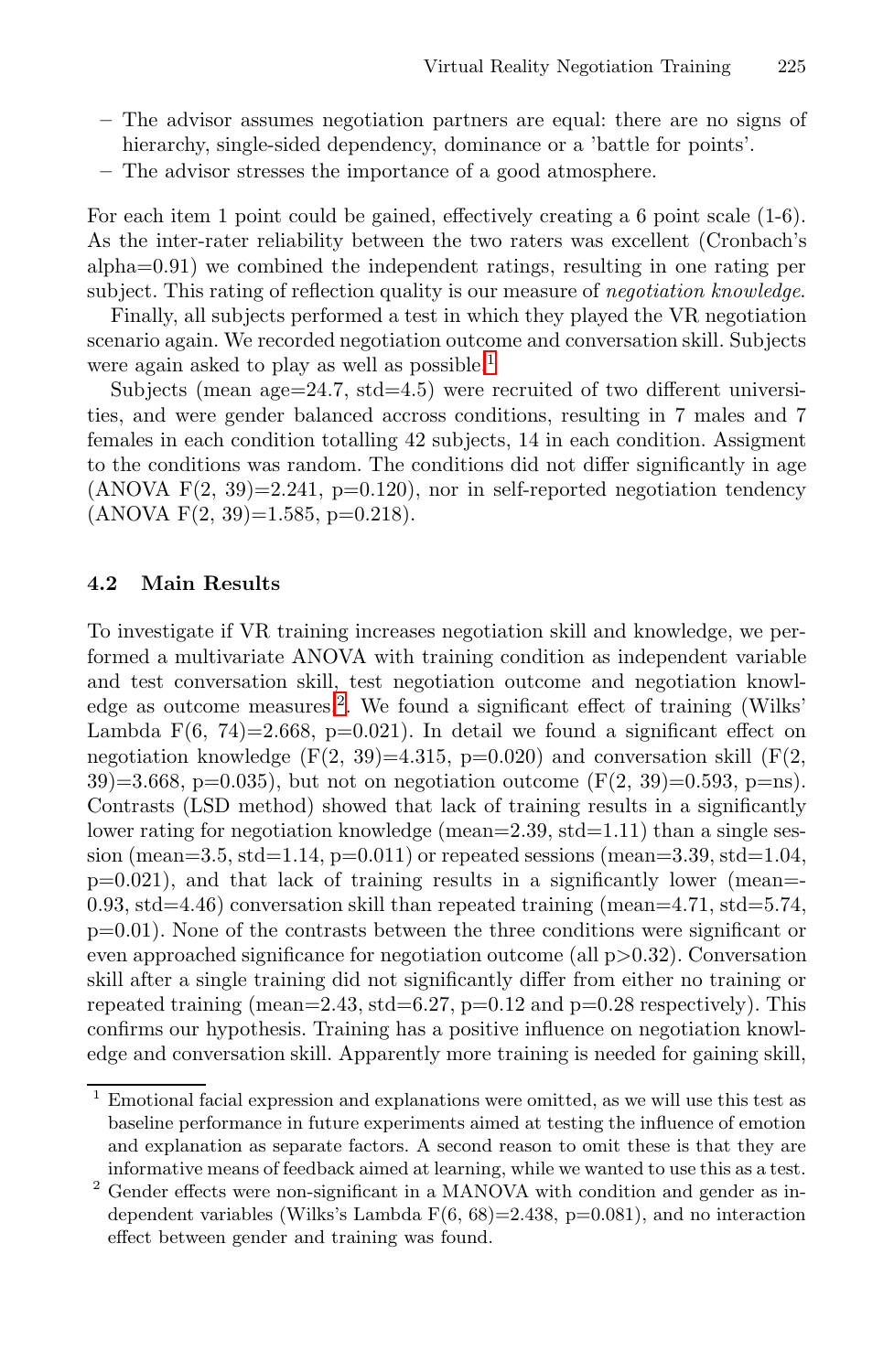| Control:  |                                    |             |            |      |
|-----------|------------------------------------|-------------|------------|------|
| Single:   | Self-reported negotiation tendency | Training 1x | Reflection | Test |
| Repeated: |                                    | Training 5x |            |      |

<span id="page-8-0"></span>

| <b>Negotiation outcome</b>   | Utility of the constructed bid                                                                                                 | Obtained from bid constructed<br>in the $1st$ Training (single)<br>condition), the 5 <sup>th</sup> Training<br>(repeated condition) and the<br>Test (all conditions). |
|------------------------------|--------------------------------------------------------------------------------------------------------------------------------|-----------------------------------------------------------------------------------------------------------------------------------------------------------------------|
| <b>Conversation skill</b>    | Subject's responses that open,<br>minus those that close the<br>conversation, <i>i.e.</i> :<br>$skill=\#happy - #sad - #angry$ | Obtained during exploration<br>phase in the $1st$ Training<br>(single condition), the $5th$<br>Training (repeated condition)<br>and the Test (all conditions).        |
| <b>Negotiation knowledge</b> | Rating of quality of written<br>reflection on acted negotiation<br>scenario                                                    | Obtained during the reflection<br>upon filmed negotiation scenes                                                                                                      |

**Fig. 2.** Experimental conditions and protocol (top); dependent variables (our outcome measures; bottom).

but a single session of about 10 minutes is enough for gaining implicit knowledge as measured by the quality of reflection on filmed scenes.

As reflecting upon scenes could overshadow the effect of training on negotiation outcome, we performed a simple ANOVA with single versus repeated training as independent variable and negotiation outcome taken from the single training session and the 5th repeated session *before the reflections* as outcome measure. The effect of single versus repeated training approached significance  $(F(1, 26)=4.002, p=0.056)$  with higher negotiation outcome for repeated training (mean= $4.21$ , std= $1.31$ ) compared to a single session (mean= $3.29$ , std= $1.13$ ). To analyse the main effect of reflection, we performed a within-subject multivariate repeated measures ANOVA with reflection as independent variable and conversation skill and negotiation outcome as dependents. We found a marginally significant effect of reflection  $(F(2, 26)=2.807, p=0.079)$ , that was significant only for conversation skill  $(F(1, 27)=5.480, p=0.027)$  with pre-reflection conversation skill being lower (mean=0.32, std=7.09) than post-reflection negotiaton skill (mean= $3.57$ , std= $6.02$ ).

### **4.3 Addional Analyses**

In this section we highlight several trends and findings that are not directly related to our main hypothesis, but are relevant for negotiation training.

**Gender Effects.** Gender effects approached significance for negotiation knowledge (F(1, 36)=3.55, p=0.068) and conversation skill (F(1, 36)=4.03, p=0.052). Female participants had lower negotiation knowledge ratings (mean=2.79,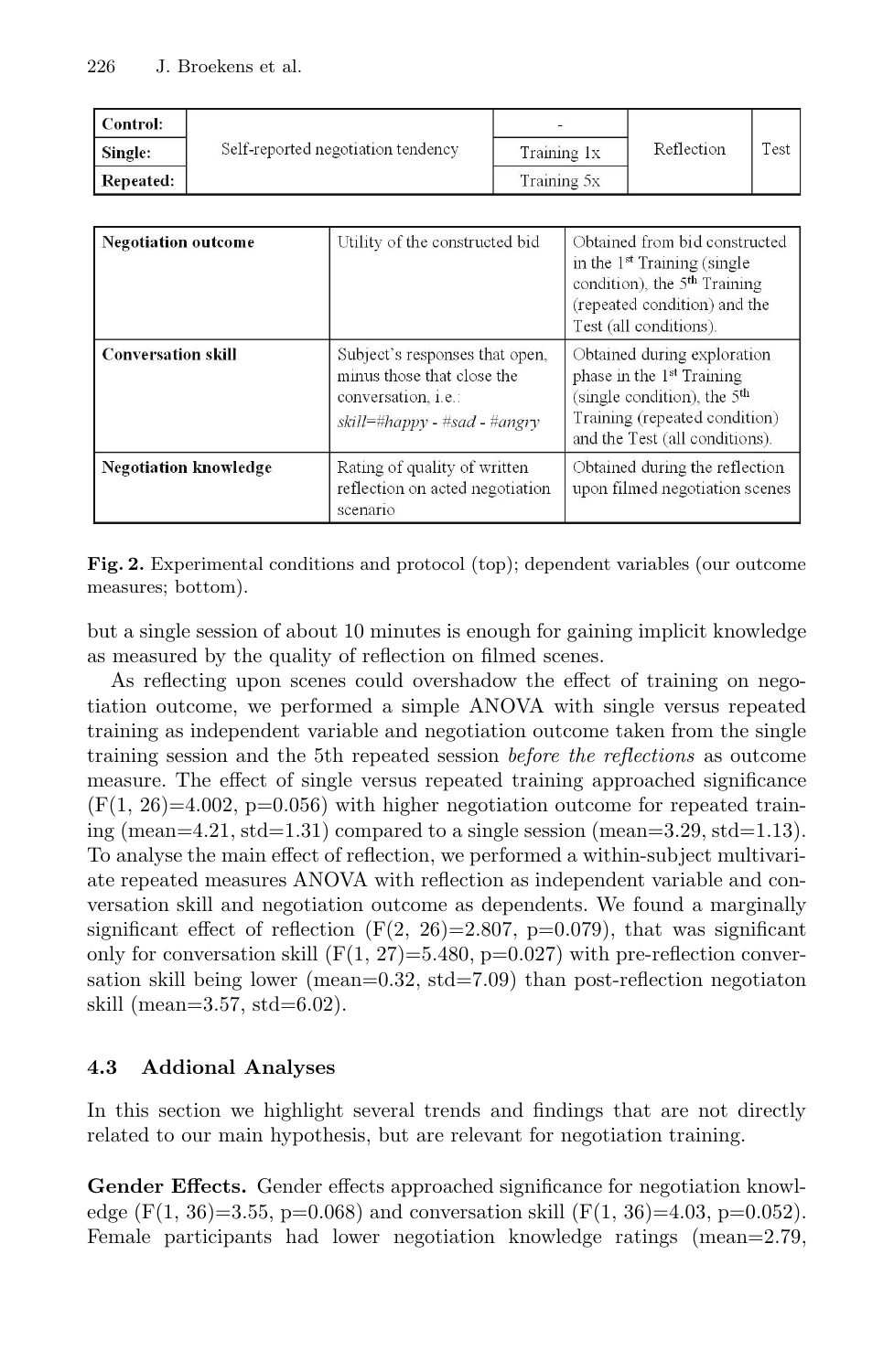$std=1.20$ ) than males (mean=3.40,  $std=1.11$ ) and they had lower post-reflection conversation skill ratings (mean=0.81, std=4.61) than males (mean=3.76, std=6.63). We found a significant effect of gender on self-reported negotiation tendency (F(1, 40)=11.380, p*<*0.01), with female participants reporting a lower tendency (mean=2.21, std=0.57) than males (mean=2.90, std=0.74). We did not find significant difference between male and female participants when it comes to negotiation outcome, neither pre-or post reflection.

**Conversation-Outcome Relation** We found pre- and post-reflection conversation skill to correlate with pre- and post-reflection negotiation outcome (r=0.832, p*<*0.01; r=0.688, p*<*0.01; respectively). This indicates that subjects with a high conversation skill are also good at reaching a high outcome, which is interesting for two reasons: (a) it shows that the training is coherent (better exploration = better bidding), and (b) increasing conversation skill through VR training is a useful goal, as the two are linked.

We found a significant correlation between self-reported negotiation tendency and pre- and post-reflection conversation skill  $(r=0.412, p=0.029; r=0.329,$ p=0.033; respectively), and marginally significant correlations between selfreported negotiation tendency and pre- and post negotiation outcome  $(r=0.348,$  $p=0.069$ ;  $r=0.280$ ,  $p=0.073$ ; respectively). We interpret these findings as indicating that the tendency to negotiate is an indicator of actual negotiation skill.

#### **5 Discussion and Conclusion**

Our main results confirm our hypothesis that VR training has a positive effect on negotiation conversation skill and negotiation knowledge. Further, reflecting upon filmed scenes has a positive effect on conversation skill in the VR training. Our results support recent findings of others showing positive learning effects of VR training [\[20](#page-11-7)[,7\]](#page-10-4). To assess if developing a VR training is worth the effort, future work should investigate differences between VR training and traditional training methods such as paper-based materials and role playing. Our results also show that there is (a) transfer from the training to the quality of reflections on a negotiation of others, and (b) transfer from reflection to conversation skill in the VR training. This highlights the importance of controlling for outcome measurement effects as measurement itself can overshadow or interact with the actual manipulation, a point stressed by our finding that *before* reflection the effect of single vs repeated training approached significance but not *after* reflection.

Our results show that *although* VR training increases conversation skills and knowledge, it did not automatically result in a better negotiation outcome, *even though* there is a strong correlation between individual ratings of conversation skill and outcome. We interpret this as follows: good negotiators already understand the link between exploration and bidding, while those that do not understand this link can get knowledge and conversation skills out of VR training but need additional forms of teaching (e.g., explicit instruction or negotiation rules) in order to understand the link. This lack of a learning effect is consistent with work described in the negotiation training literature [\[23\]](#page-11-18) concluding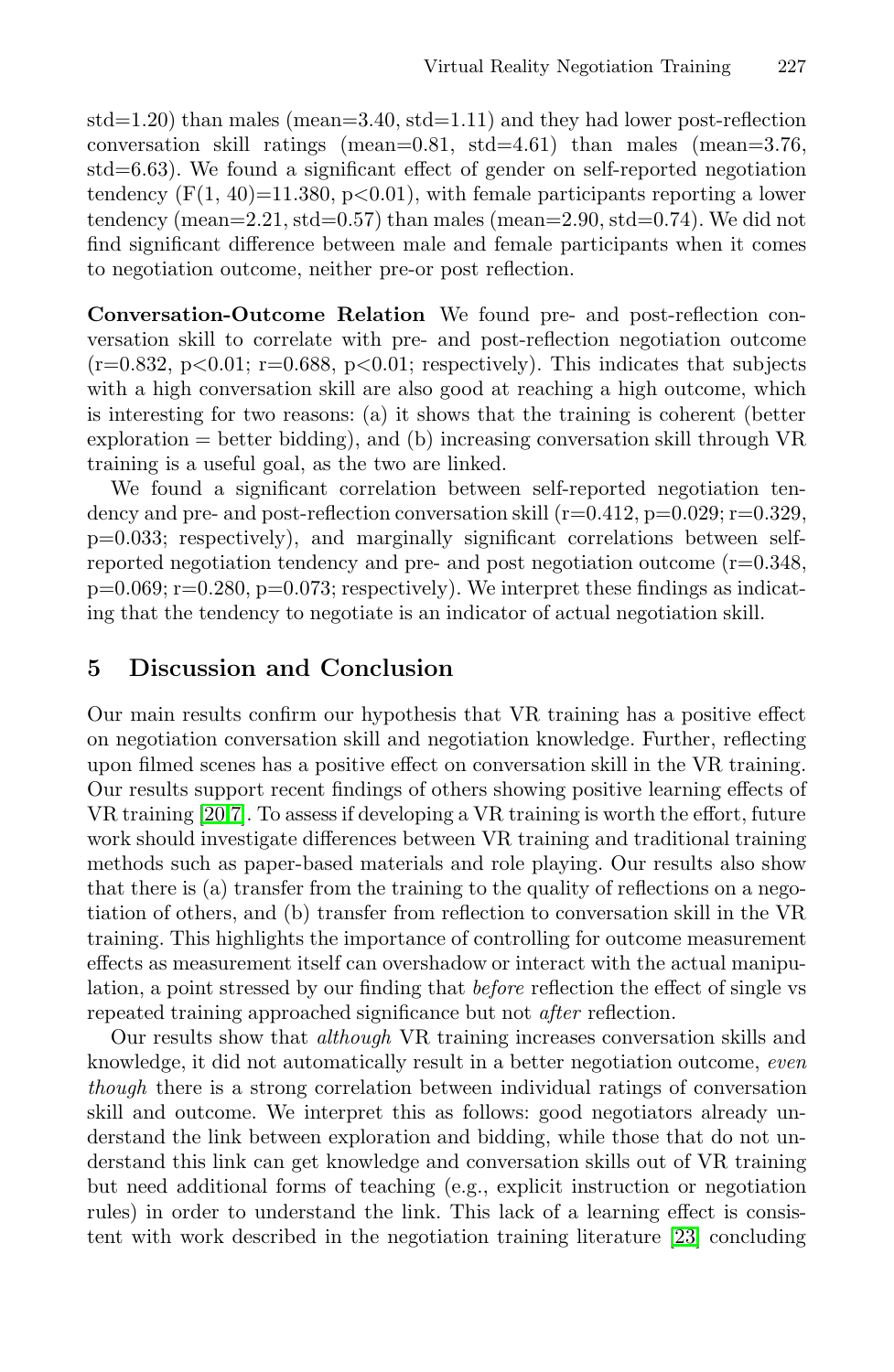that pure experience-based learning is largely ineffective. Our results nuance this conclusion slightly by supporting the following view: although experience-based learning does not positively influence the joint outcome, experience-based learning does positively influence negotiation knowledge and conversation skills. We hypothesize that the reason for the lack of a positive effect on the actual joint outcome of the negotiation is due to participants' inability to bridge the gap between exploring the negotiation space and translating the results of the exploration into a concrete bid. Future work should investigate if different negotiation phases need different learning approaches.

We did not observe a clear effect of gender when it comes to negotiation outcome, conversation skills and knowledge related to VR training and reflection. However, lower self-reported negotiation tendency for women does indicate that further study towards gender differences in negotiation training should be done, especially since our results seem to indicate that this tendency to negotiate is related to negotiation skill in the VR training.

<span id="page-10-2"></span><span id="page-10-0"></span>**Acknowledgments.** This research is supported by the GATE project (NWO and ICT regie) as well as the Pocket Negotiator VICI-project 08075 (STW). Special thanks to Barnier Geerling from iamstudios for the voice acting, Mark van Gurp from Praction for evaluating the negotiation scenario and the filmed scenes, and Wietske Visser and Jeroen Meijer for rating reflection quality.

# <span id="page-10-8"></span>**References**

- <span id="page-10-6"></span>1. Andreatta, P.B., Maslowski, E., Petty, S., Shim, W., Marsh, M., Hall, T., Stern, S., Frankel, J.: Virtual reality triage training provides a viable solution for disasterpreparedness. Academic Emergency Medicine 17(8), 870–876 (2010)
- <span id="page-10-7"></span><span id="page-10-3"></span>2. Brinkman, W., Hartanton, D., Kang, N., de Vliegher, D., Kampmann, I., Morina, N., Emmelkamp, P.M.G., Neerincx, M.: A Virtual Reality Dialogue System for the Treatment of Social Phobia (page in press, 2012)
- <span id="page-10-4"></span>3. Broekens, J., Harbers, M., Hindriks, K., van den Bosch, K., Jonker, C., Meyer, J.- J.: Do You Get It? User-Evaluated Explainable BDI Agents. In: Dix, J., Witteveen, C. (eds.) MATES 2010. LNCS, vol. 6251, pp. 28–39. Springer, Heidelberg (2010)
- <span id="page-10-1"></span>4. Broekens, J., Jonker, C., Meyer, J.-J.: Affective negotiation support systems. Journal of Ambient Intelligence and Smart Environments 2, 121–144 (2010)
- 5. Broekens, J., Qu, C., Brinkman, W.-P.: Factors influencing user perception of affective facial expressions in virtual characters (submitted)
- <span id="page-10-5"></span>6. Core, M., Traum, T., Lane, H., Swartout, W., Gratch, J., Van Lent, M.: Teaching negotiation skills through practice and reflection with virtual humans. Simulation 82(11), 685–701 (2006)
- 7. Durlach, P.: Cultural awareness and negotiation skills training: Evaluation of a prototype semi-immersive system. Technical report, DTIC Document (2008)
- 8. Emmelkamp, P., Bruynzeel, M., Drost, L., van der Mast, C.: Virtual reality treatment in acrophobia: a comparison with exposure in vivo. CyberPsychology and Behavior 4(3), 335–339 (2001)
- 9. Fisher, R., Shapiro, D.: Beyond reason: using emotions as you negotiate. Random House Business Books (2005)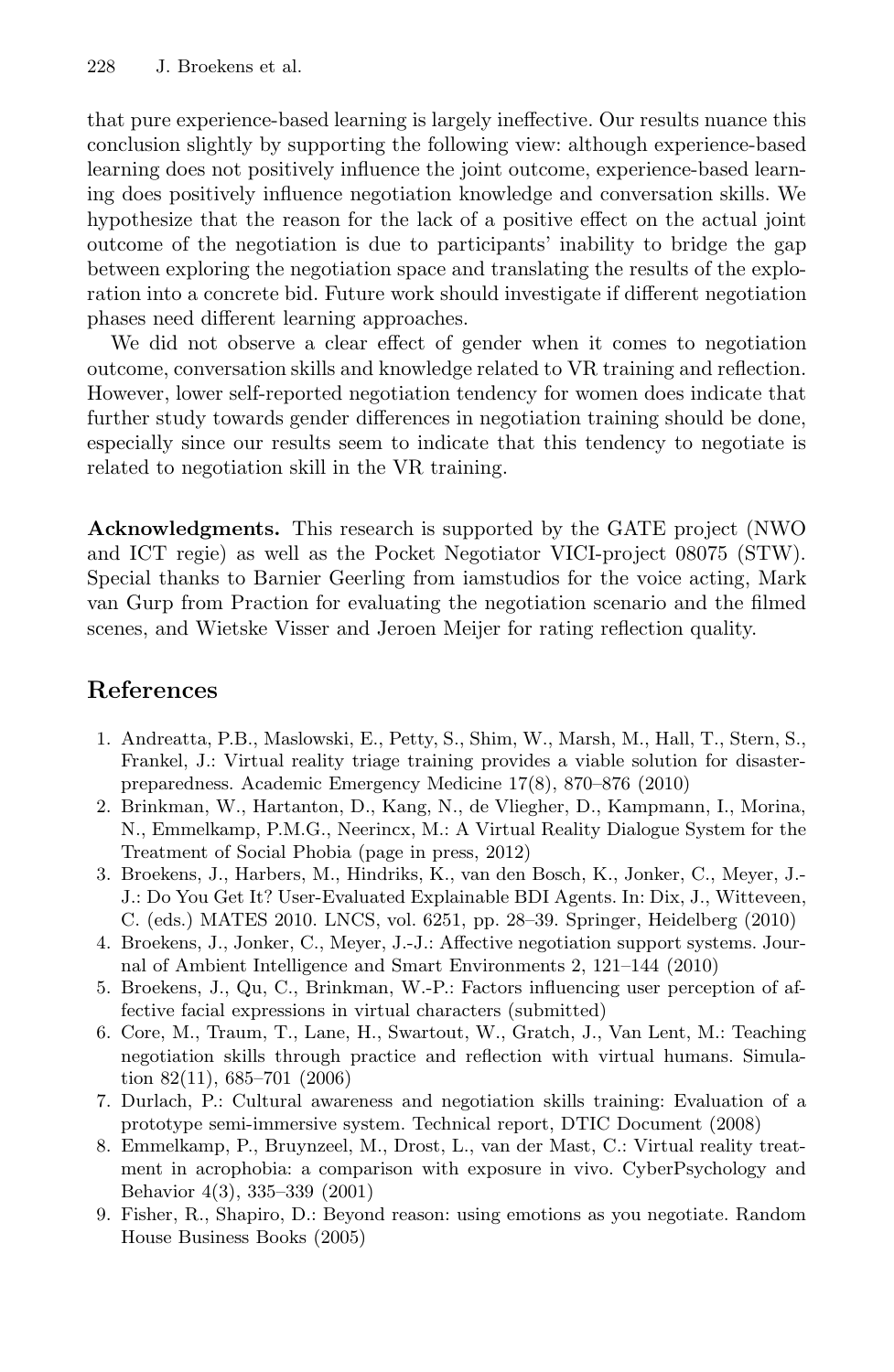- <span id="page-11-15"></span><span id="page-11-14"></span><span id="page-11-9"></span><span id="page-11-4"></span>10. Fisher, R., Ury, W., Patton, B.: Getting to yes: negotiating agreement without giving in. Houghton Mifflin Harcourt (1991)
- <span id="page-11-6"></span>11. Gomboc, D., Solomon, S., Core, M.G., Lane, H.C., van Lent, M.: Design recommendations to support automated explanation and tutoring. In: Proc. of BRIMS 2005, Universal City, CA (2005)
- <span id="page-11-11"></span>12. Grantcharov, T.P., Kristiansen, V.B., Bendix, J., Bardram, L., Rosenberg, J., Funch-Jensen, P.: Randomized clinical trial of virtual reality simulation for laparoscopic skills training. British Journal of Surgery 91(2), 146–150 (2004)
- <span id="page-11-13"></span>13. Harbers, M., Broekens, J., van den Bosch, K., Meyer, J.-J.: Guidelines for developing explainable cognitive models. In: Proceedings of ICCM 2010, pp. 85–90 (2010)
- <span id="page-11-16"></span>14. Hays, M.J., Ogan, A., Lane, H.C.: The Evolution of Assessment: Learning about Culture from a Serious Game, pp. 37–44 (2010)
- <span id="page-11-8"></span>15. Hindriks, K., Jonker, C.: Creating human-machine synergy in negotiation support systems: Towards the pocket negotiator. In: Brinkman, W.-P. (ed.) Proc. of the 1st Int. Working Conference on Human Factors and Computational Models in Negotiation, HuCom 2008, Delft, pp. 47–54 (2008)
- <span id="page-11-1"></span>16. Johnson, L.: Agents that learn to explain themselves. In: Proceedings of the Conference on AI, pp. 1257–1263 (1994)
- <span id="page-11-7"></span>17. Keil, F.: Explanation and understanding. Annual Reviews Psychology 57, 227–254 (2006)
- 18. Kim, J.M., Hill, J.R.W., Durlach, P.J., Lane, H.C., Forbell, E., Core, M., Marsella, S., Pynadath, D., Hart, J.: Bilat: A game-based environment for practicing negotiation in a cultural context. International Journal of Artificial Intelligence in Education 19(3), 289–308 (2009)
- <span id="page-11-17"></span><span id="page-11-0"></span>19. Krijn, M., Emmelkamp, P.M.G., Olafsson, R.P., Biemond, R.: Virtual reality exposure therapy of anxiety disorders: A review. Clinical Psychology Review 24(3), 259–281 (2004)
- <span id="page-11-18"></span>20. Chad Lane, H., Hays, M.J., Auerbach, D., Core, M.G.: Investigating the Relationship between Presence and Learning in a Serious Game. In: Aleven, V., Kay, J., Mostow, J. (eds.) ITS 2010. LNCS, vol. 6094, pp. 274–284. Springer, Heidelberg (2010)
- <span id="page-11-12"></span><span id="page-11-5"></span>21. Malle, B.: How people explain behavior: A new theoretical framework. Personality and Social Psychology Review 3(1), 23–48 (1999)
- <span id="page-11-2"></span>22. Mantovani, F.: Vr learning: Potential and challenges for the use of 3d environments in education and training. In: Riva, G., Galimberti, C. (eds.) Towards Cyberpsychology: Mind, Cognition, and Society in the Internet Age, pp. 207–225 (2001)
- <span id="page-11-10"></span>23. Nadler, J., Thompson, L., Boven, L.V.: Learning negotiation skills: Four models of knowledge creation and transfer. Management Science 49(4), 529–540 (2003)
- <span id="page-11-3"></span>24. Ortony, A., Clore, G.L., Collins, A.: The Cognitive Structure of Emotions. Cambridge University Press (1988)
- 25. Parsons, S., Mitchell, P.: The potential of virtual reality in social skills training for people with autistic spectrum disorders. Journal of Intellectual Disability Research 46(5), 430–443 (2002)
- 26. Powers, M.B., Emmelkamp, P.M.G.: Virtual reality exposure therapy for anxiety disorders: A meta-analysis. Journal of Anxiety Disorders 22(3), 561–569 (2008)
- 27. Raiffa, H.: The Art and Science of Negotiation. Harvard University Press (1982)
- 28. Reznek, M., Harter, P., Krummel, T.: Virtual reality and simulation: Training the future emergency physician. Academic Emergency Medicine 9(1), 78–87 (2002)